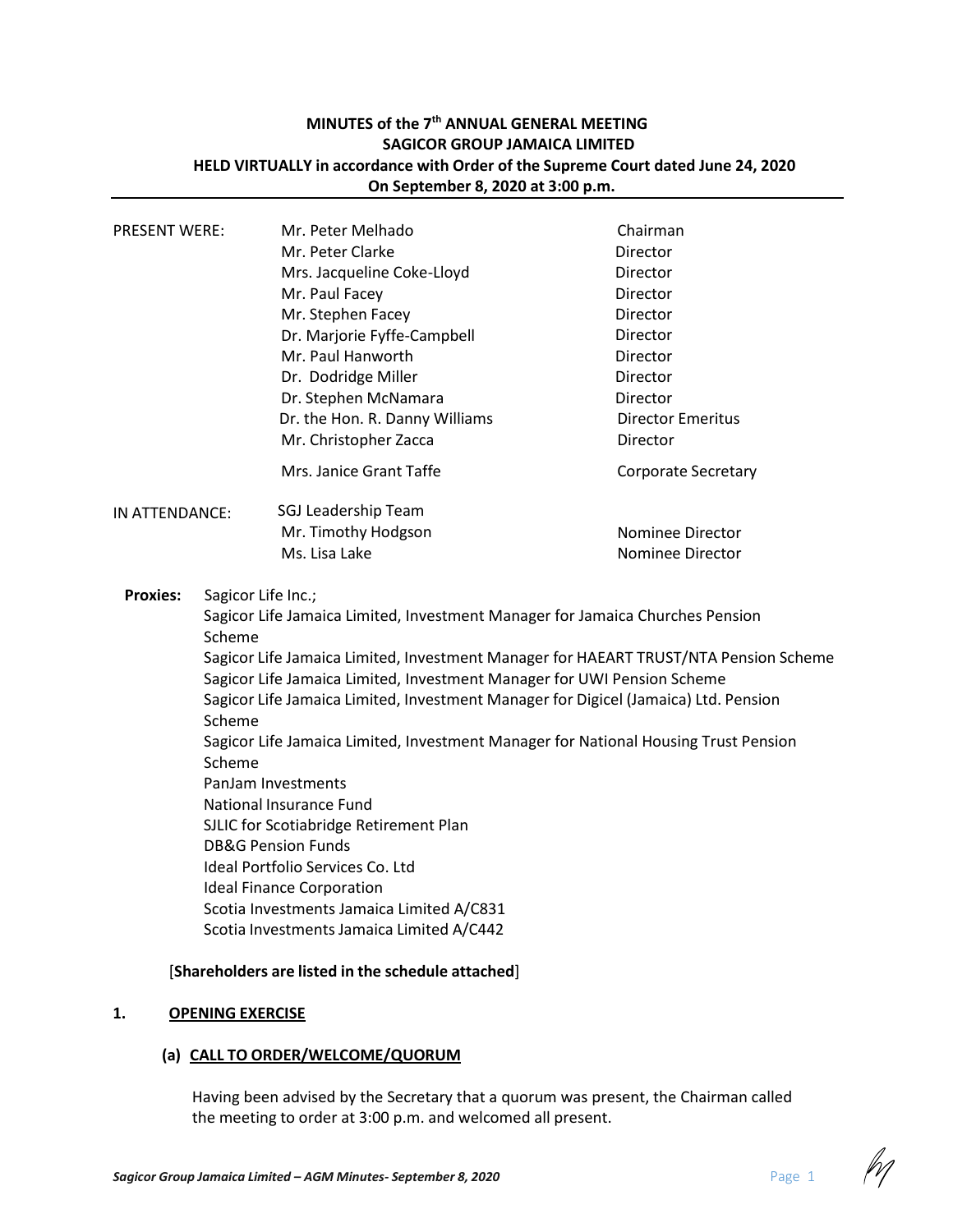#### **(b) NOTICE OF MEEITNG**

The Chairman advised that the Notice of the Meeting was dispatched to and duly served on all shareholders pursuant to the Supreme Court Formal Order dated June 24, 2020. The Notice was also posted on the websites of the Company and the Jamaica Stock Exchange on July 16<sup>th</sup>, 2020. He invited a member to move a motion for the notice to be taken as read:

The motion was proposed by **Ms. Chantal Thompson** and seconded by **Mr**. **Perryn Smith** and unanimously carried:

#### **"That the Notice convening the Meeting be taken asread".**

#### **(c) INTRODUCTION OF DIRECTORS**

The Chairman introduced the directors to the shareholders and welcomed the nominee directors who would be considered for appointment later in the meeting. Shareholders were directed to the profiles of the directors which were posted on the company's website and in the Annual Report.

The meeting recognized the resignation of two (2) Board members, Directors Richard Downer and Jeffrey Cobham on May 13, 2020 and of the former Chairman, Mr Richard Byles who resigned from office in June 2019. With these resignations, the Board nominated Messrs. Tim Hodgson, Reza Satchu and Mahmood Khimji to fill the casual vacancies. The Board also nominated an additional member, Ms. Lisa Lake.

The Chairman took the opportunity to express appreciation to Directors Downer, Cobham and Byles for their contribution over the many year. He also thanked all the directors for their continued service and commitment to the Company and its shareholders throughout the year; special commendation was extended to the President and CEO and the Leadership Team, for the tremendous success of the Company during the year.

The Chairman addressed the meeting on the changes to the format of the meeting due to the COVID-19 pandemic which ushered in government-mandated guidelines and the need to adhere to best practices in health and safety. These changes were allowed through a Court Order obtained on June  $24<sup>th</sup>$ , 2020 which allowed the meeting to be conducted virtually.

Special welcome was extended to the Representative from our Auditors, Pricewaterhouse Coopers, Mr. Garfield Reece and to Mr. Trevor Patterson, Partner of the law firm Patterson Mair Hamilton, our primary counsel. He also welcomed Mr Andre Ho Lung, CFO who joined the Company in April 2020 and recognized the tremendous contribution of the former CFO, Mr. Ivan Carter who retired during 2020.

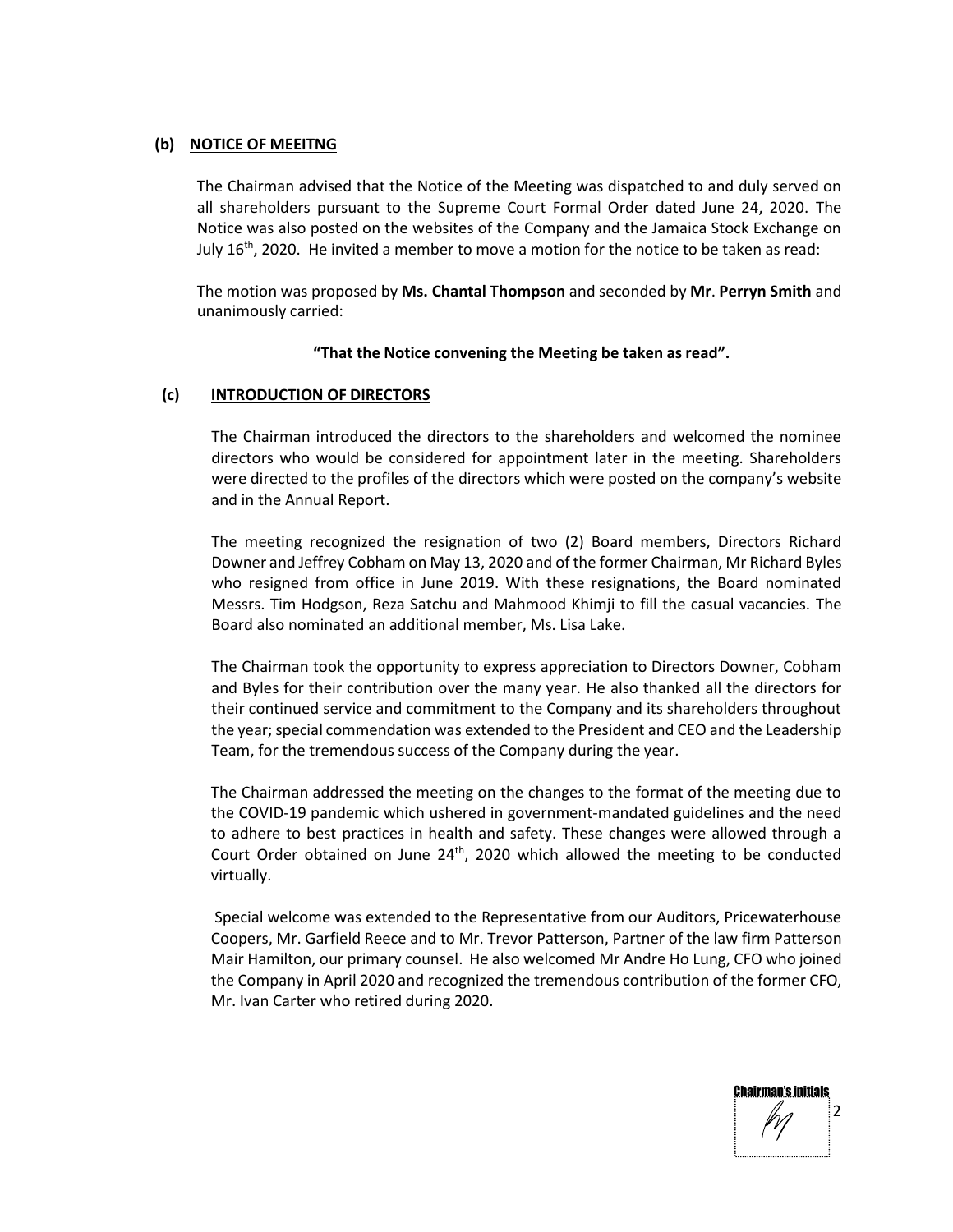# **(d) APOLOGIES FOR ASSENCE**

Apologies for absence were tendered on behalf of Mr. Reza Satchu and Mahmood Khimji, who were being proposed as directors.

# **2. REPORT OF DIRECTORS AND AUDITORS' REPORT AND FINANCIAL STATEMENTS**

i) The Director's Report which is contained in the Annual Report was taken as read on a motion proposed by **Ms. Ann Marie Folkes** and seconded by **Mr. Anthony Dyce** and the following Resolution was unanimously carried:

# **"THAT the Directors' Report be taken as read."**

ii) The Auditors' Report was read by Mr. Garfield Reece of the audit firm Pricewaterhouse Coopers.

The Chairman advised that the Audited Accounts for the year ended December 31, 2019 and the Reports of the Directors and Auditors were circulated and were before the meeting for discussion. Before inviting the discussion on the Reports, he invited the President and CEO, Mr. Christopher Zacca to make a presentation on the current operations and the outlook of the Company.

The President's Report is attached hereto and forms part of these minutes as **Appendix 1.**

After the presentation the Chairman took questions from the floor and these were adequately and appropriately responded to and is attached hereto and forms part of the minutes as **Appendix II**.

The Chairman then put the resolution for the adoption of the Audited Accounts and the Reports of the Directors and Auditors to the meeting.

On a motion proposed by **Mrs. Carol Lawrence** and seconded by **Mr. Livingston Young**, it was unanimously resolved:

**"THAT the Audited Accounts for the year ended December 31, 2019 and the Reports of the Directors and the Auditors thereon be and are hereby adopted."**

| man's initials<br>Chai |  |
|------------------------|--|
|                        |  |
|                        |  |
|                        |  |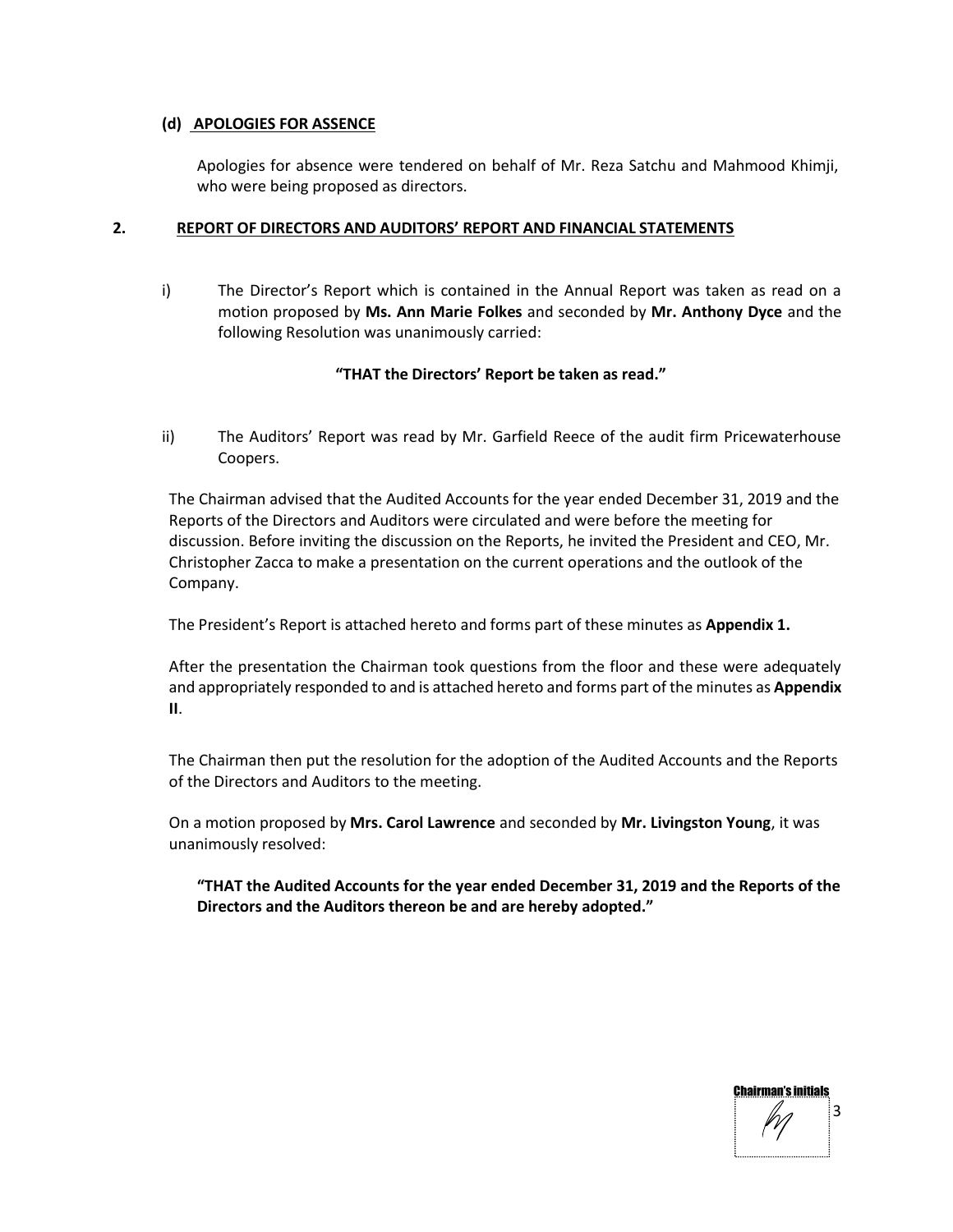#### **iii) RE-ELECTION OF DIRECTORS**

#### **4.1** *Director Retiring by Rotation under Article 98*

The Directors retiring by rotation pursuant to Article 98 of the Articles of Incorporation are Dr. Marjorie Fyffe-Campbell, Mrs. Jacqueline Coke-Lloyd and Mr. Peter Clarke.

On a motion proposed by **Mr. David Rose** and seconded by **Mrs. Danielle Turnquest-Moulton** it was unanimously resolved:

# **"That the election of the Directors be made en-bloc."**

On a motion proposed by **Mr David Rose** and seconded by **Mr. Joseph Taffe** it was unanimously resolved:

**"THAT Directors Marjorie Fyffe-Campbell, Jacqueline Coke-Lloyd and Peter Clarke who retire by rotation and are eligible for re-election be and are hereby re-elected as Directors of the Company en-bloc."**

#### **4.2 Directors Appointment Pursuant to Article 96 of the Articles of Incorporation**

The Directors appointed pursuant to Articles 96 of the Articles of Incorporation are Mr. Tim Hodgson, Mr. Reza Satchu, Mr. Mahmood Khimji and Ms. Lisa Lake.

On a motion proposed by **Mr David Rose** and seconded by **Ms. Alecia Timoll it** was unanimously resolved:

**"That Tim Hodgson, Reza Satchu, Mahmood Khimji and Lisa Lake be and are hereby elected Directors of the Company en-bloc."**

#### **iv) REMUNERATION OF DIRECTORS**

On a motion proposed **Mrs. Chantal Thompson** and seconded by **Ms. Brenda-Lee Martin** it was unanimously resolved:

**"THAT the amount of \$ 36,364,470.00 included in the Audited Accounts of the Company for the year ended December 31, 2019 as remuneration for their services as directors be and is hereby approved.**

# **v) REMUNERATION OF THE AUDITORS**

On a motion proposed by **Ms. Camille Lennon** and seconded by **Ms. Kareen Roache** it was unanimously resolved

> Chairman's initials 4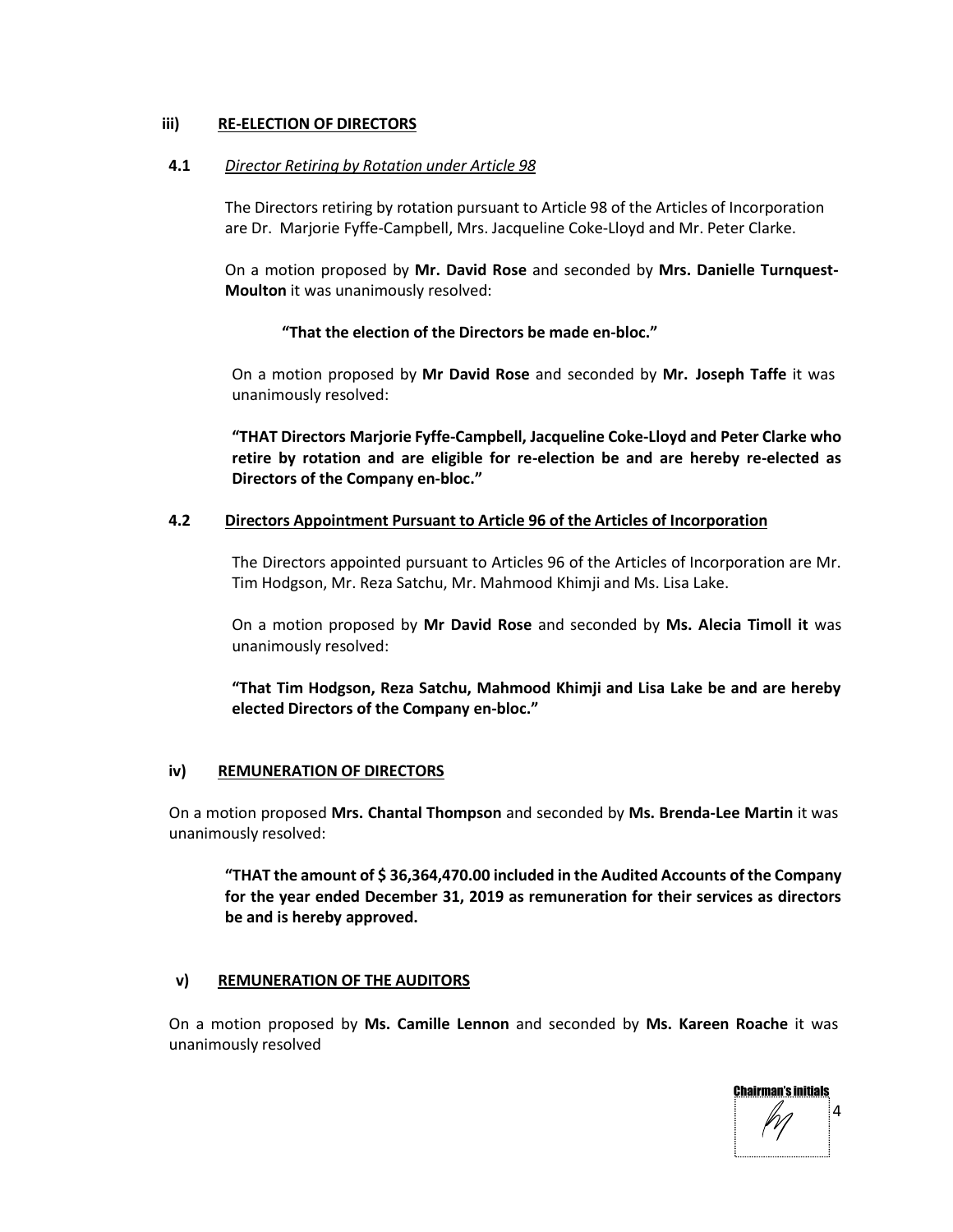"THAT PricewaterhouseCoopers" having agreed to continue in office as Auditors, the Directors be and are hereby authorised to agree their remuneration in respect of the period ending with the conclusion of the next annual general meeting be and is hereby approved."

#### **vi) RATIFICATION OF INTERIM DIVIDEND**

On a motion proposed by **Mrs. Carol Lawrence** and seconded by **Mr. Anthony Dyce** it was unanimously Resolved:

**"THAT the interim dividends of Seventy-nine (79) cents paid on the 6th day of May 2019 and Sixty-five (65) cents paid on 13th day of November 2019, respectively, be and are hereby ratified and declared as final for the year ended December 31, 2019."**

#### **vii) TERMINATION**

The Chairman thanked the shareholders for their participation at the meeting.

There being no further business the Chairman called for the termination of the meeting.

On a motion proposed by **Mr. Ryan Smith** and seconded by **Mr. Joseph Taffe** the 7th Annual meeting was terminated **5:07 pm.**

....................................................................... .......*October 12, 2020*.............................. Chairman Date